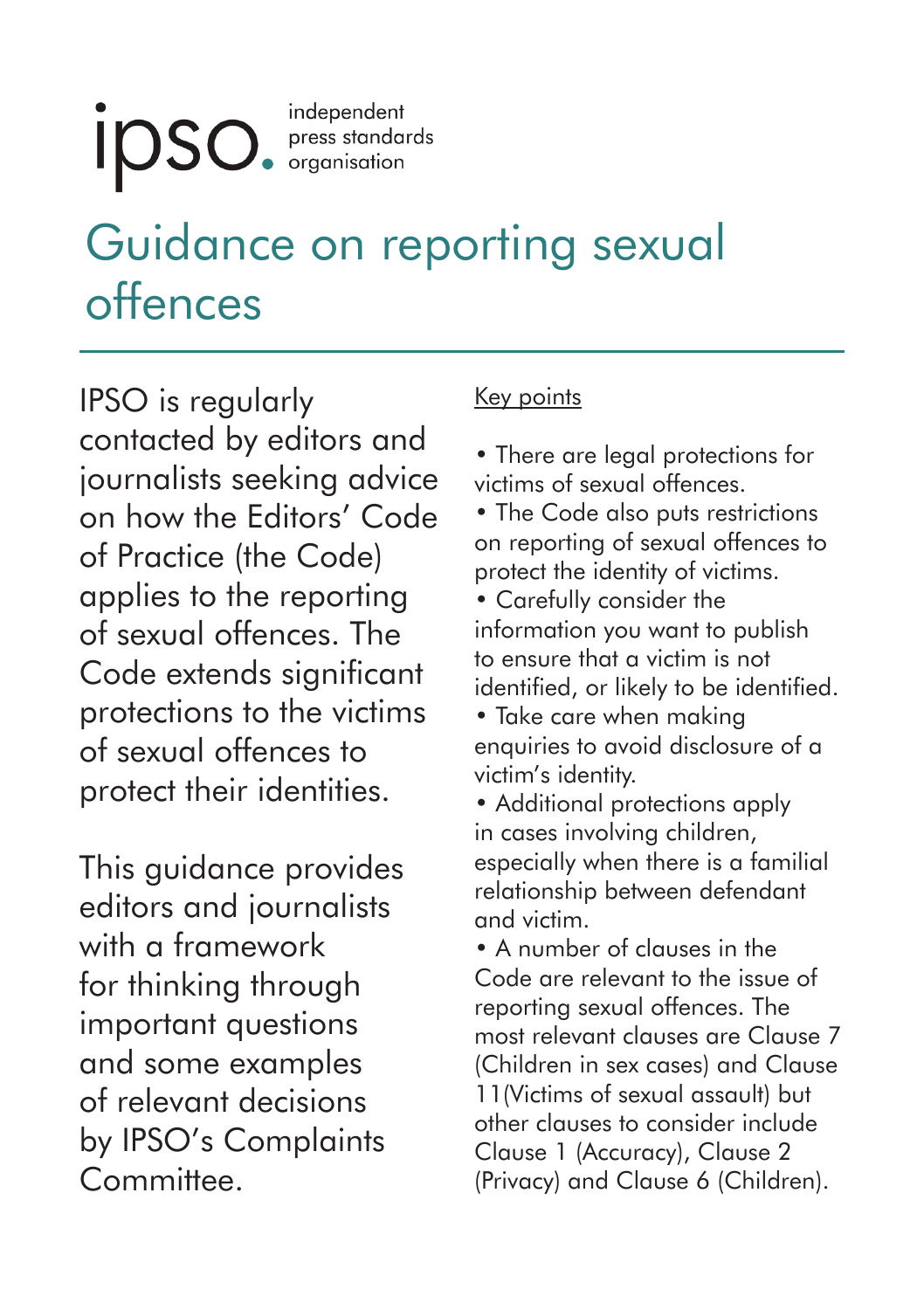# Legal protections and Code provisions

It is a fundamental principle of open justice that court proceedings are reported on by the media in an open and transparent way. Usually, this would mean reporting on the details of a case as well as identifying the defendant and, often, any victim(s) of a crime.

Sexual offences are a major exception to this rule.

All victims of sexual offences, including children, are automatically guaranteed anonymity for life from the moment they make an allegation that they are the victim of a sexual offence. A victim is guaranteed anonymity even when someone else accuses the defendant of the offence. In Scotland, the law is different but the practice of respecting anonymity is the same.

A large number of offences are considered sexual offences in law. These include rape, sexual assault, exposure and taking an indecent photograph of a child. Anonymity is also extended to victims/alleged victims of female genital mutilation and, in some circumstances, of 'human trafficking' and modern slavery.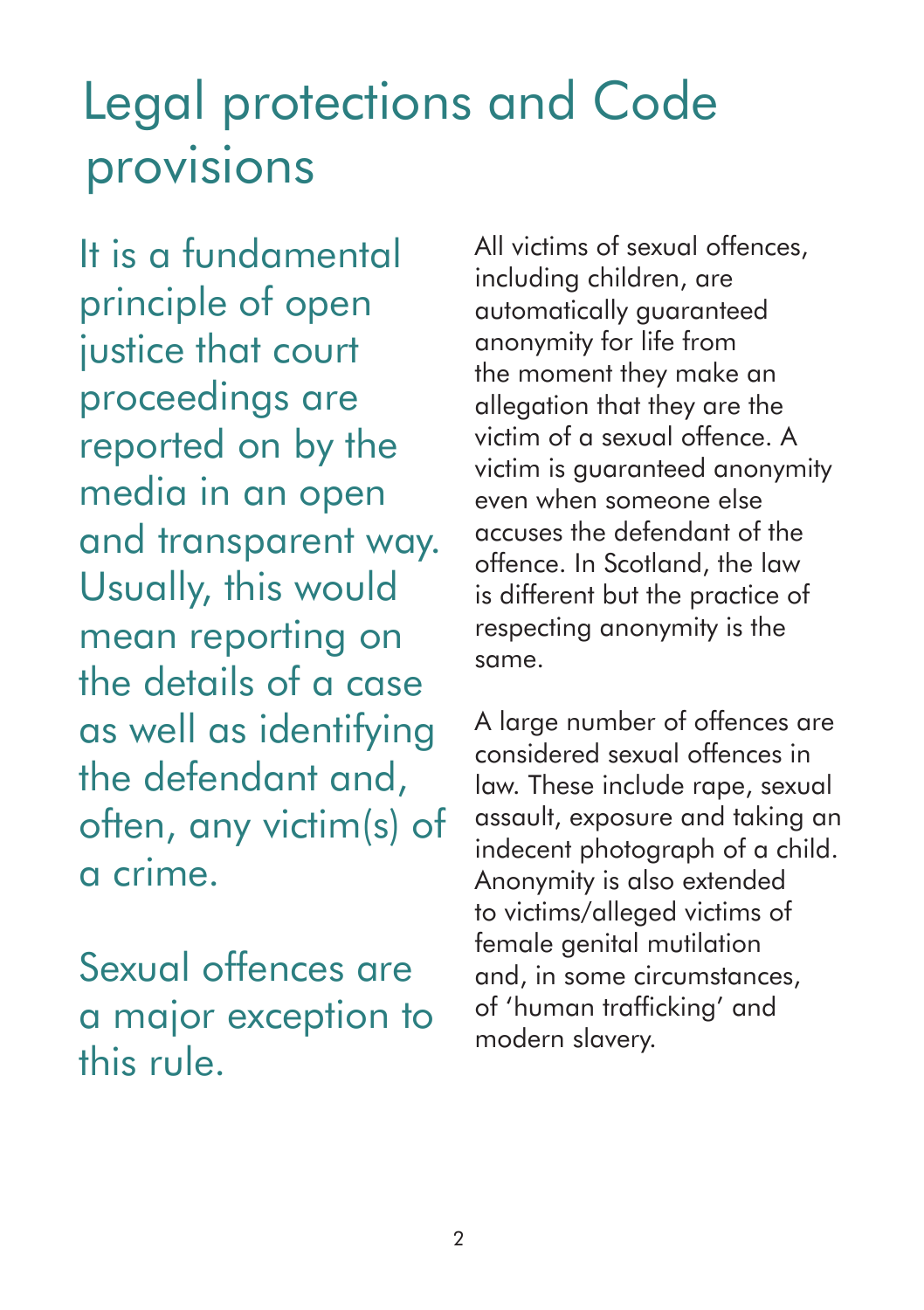Anonymity remains in force for the lifetime of the victim, even where the allegation is withdrawn, the police decide to take no action, or the accused is acquitted. The exceptions to this legal protection are very limited and specific:

•the anonymity only relates to the relevant proceedings. A victim may be identifiable in the context of unrelated proceedings

•in certain circumstances, magistrates or the trial judge may lift the automatic rule of anonymity

•victims can choose to waive their right to anonymity, without the consent of the court, so long as they are over 16. The consent must be in writing. Victims under 16 cannot waive their right to anonymity.

### The Editors' Code

•Clause 11 of the Code states that you must not publish material that is likely to identify a victim of sexual assault unless there is adequate justification and you are legally free to do so. You must take care when making enquiries to avoid unjustified disclosure of a victim's identity.

•Clause 7 of the Code specifies that you must not, even if legally free to do so, identify children under 16 who are victims or witnesses in cases involving sex offences. You must also not publish anything which implies the relationship between the accused and the victim. There is a public interest exemption to this Clause, but publishers would have to demonstrate an exceptional public interest to over-ride the normally paramount interests of a child.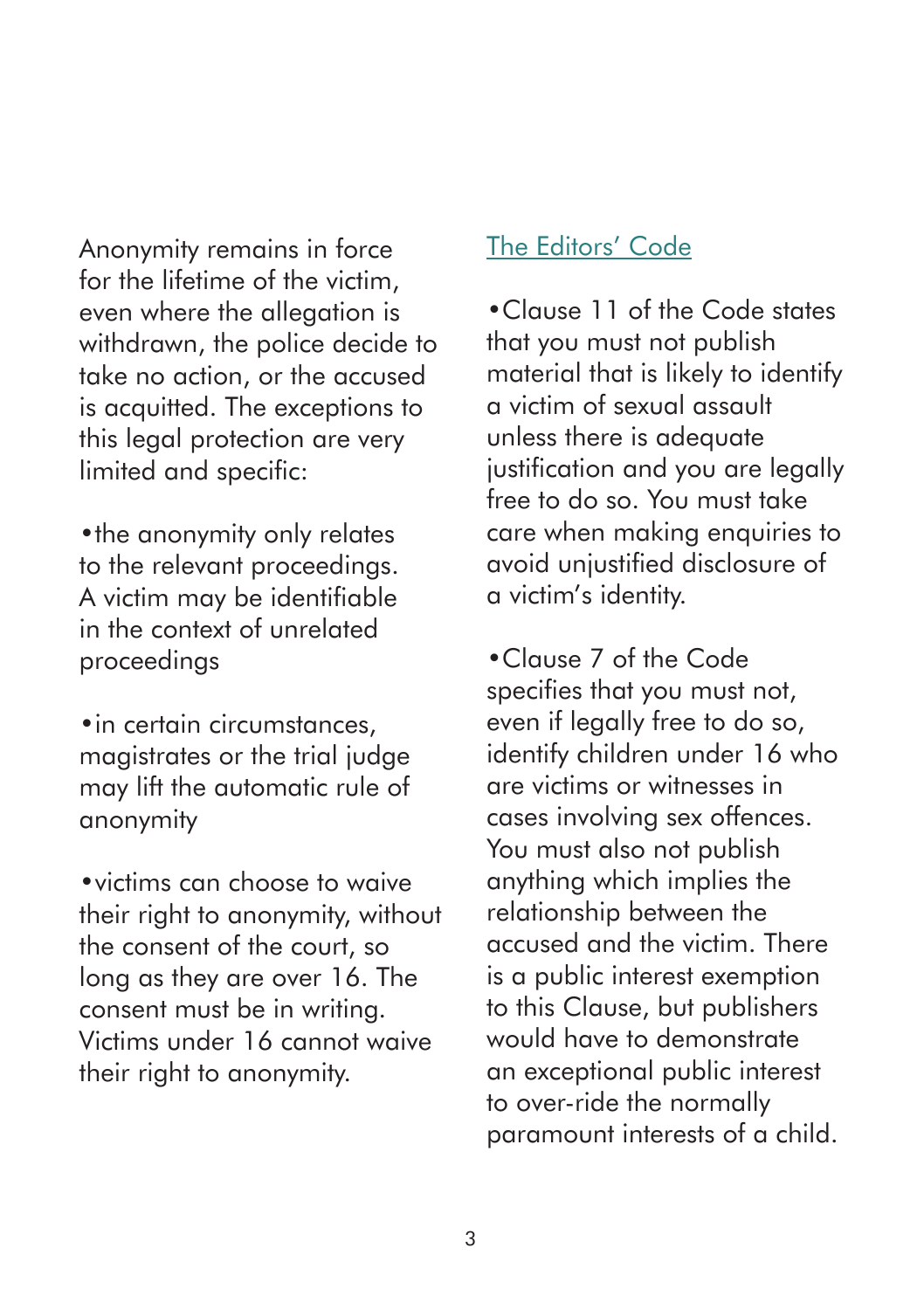# Code compliance

You will find it helpful to adopt the following process to ensure that you comply with the Code.

1. Identify the potentially identifying information within the article which needs to be assessed against the Code.

2. Analyse whether the information might in fact identify or be likely to lead to the identification of the victim.

3. Consider how the information will be published (particularly if publishing online).

4. Consider how you will make any enquiries.

5. There are additional protections in the Code for children who are victims of sexual offences.

## 1. Identifying information

Ensure that you have identified all the information within the article that might possibly contribute to the identification of a victim. This could include the following:

- information about the victim
- information about the defendant

• details of the offence, which could include where or when the offence took place

• references to the nature of the relationship (if any) between the victim and the defendant.

## 2. Analysing information

Sometimes, it will be obvious that a piece of information would be likely to contribute to a victim's identification; the inclusion of an address (full or sometimes even partial) or specific reference to the relationship between the victim and the accused for instance.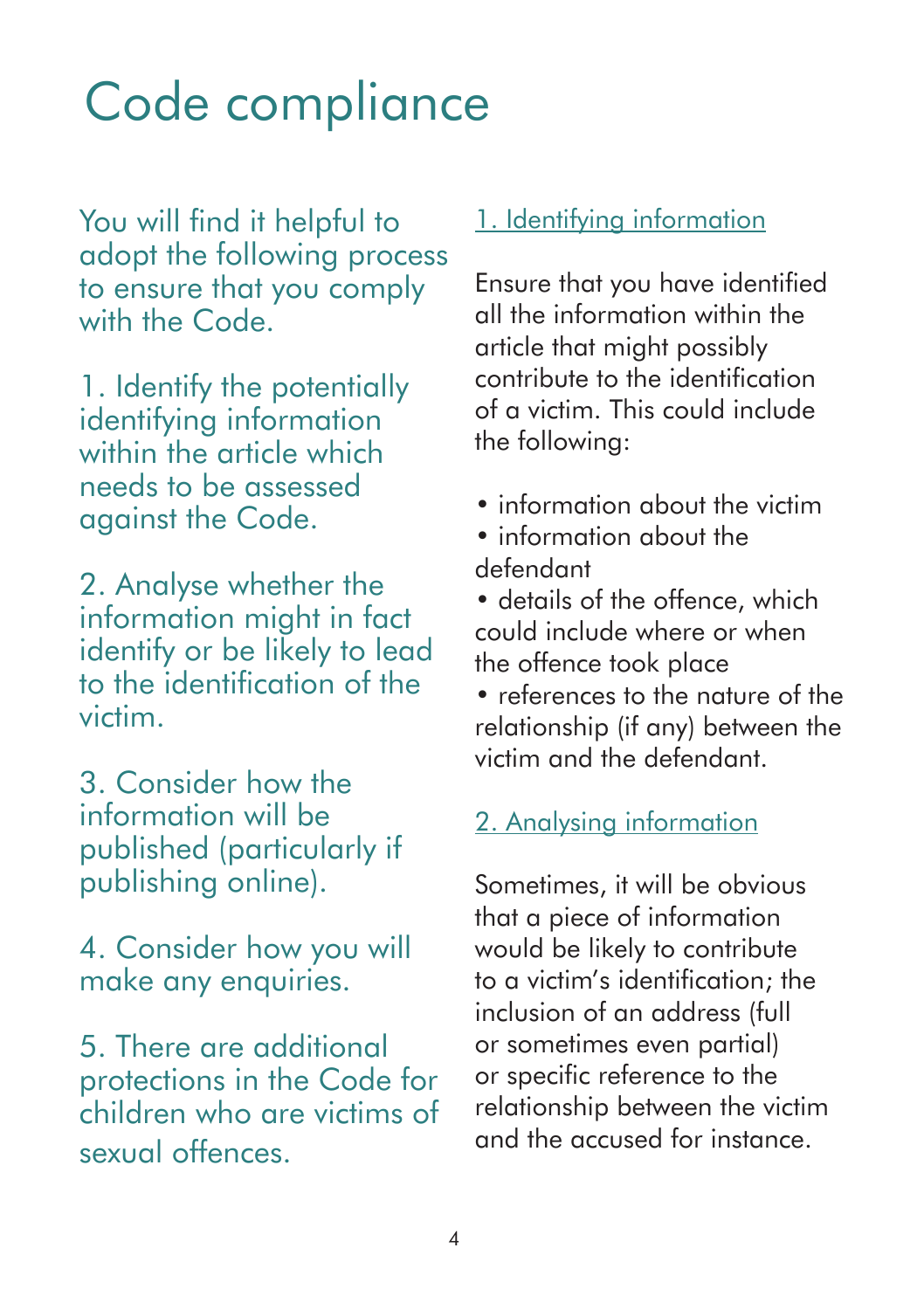On other occasions, information will seem insignificant and yet, to people who know something about the parties involved, it may be sufficient to lead to the victim's identification.

You must carefully consider this point: what at first seems unimportant, could in fact lead to a breach of the Code if it is published. For instance, even such apparently incidental details as the precise dates on which offences were alleged to have taken place could contribute to identification, if the accused was known to have contact with the victim on those dates.

You should also be aware that a combination of information within an article could lead to a victim being identified, by piecing together different facts about the circumstance of the offences and details of the victim. For example, in combination details such as the age of the victim, the specific

location in which the offences took place and information on how the defendant met the victim could lead to the victim being identified.

You should also consider whether there is anything in the circumstances of the offence which might make it more likely to identify the victim. Details of when the victim and offender met for example, might make it possible for readers to identify the victim.

Journalists reporting on sexual offences for a local newspaper should be particularly vigilant about information which would be widely known within the local community.

#### *Jigsaw identification*

Jigsaw identification occurs when different pieces of information appear in different publications, which allows readers who have seen the reports to work out who the victim is. The approach set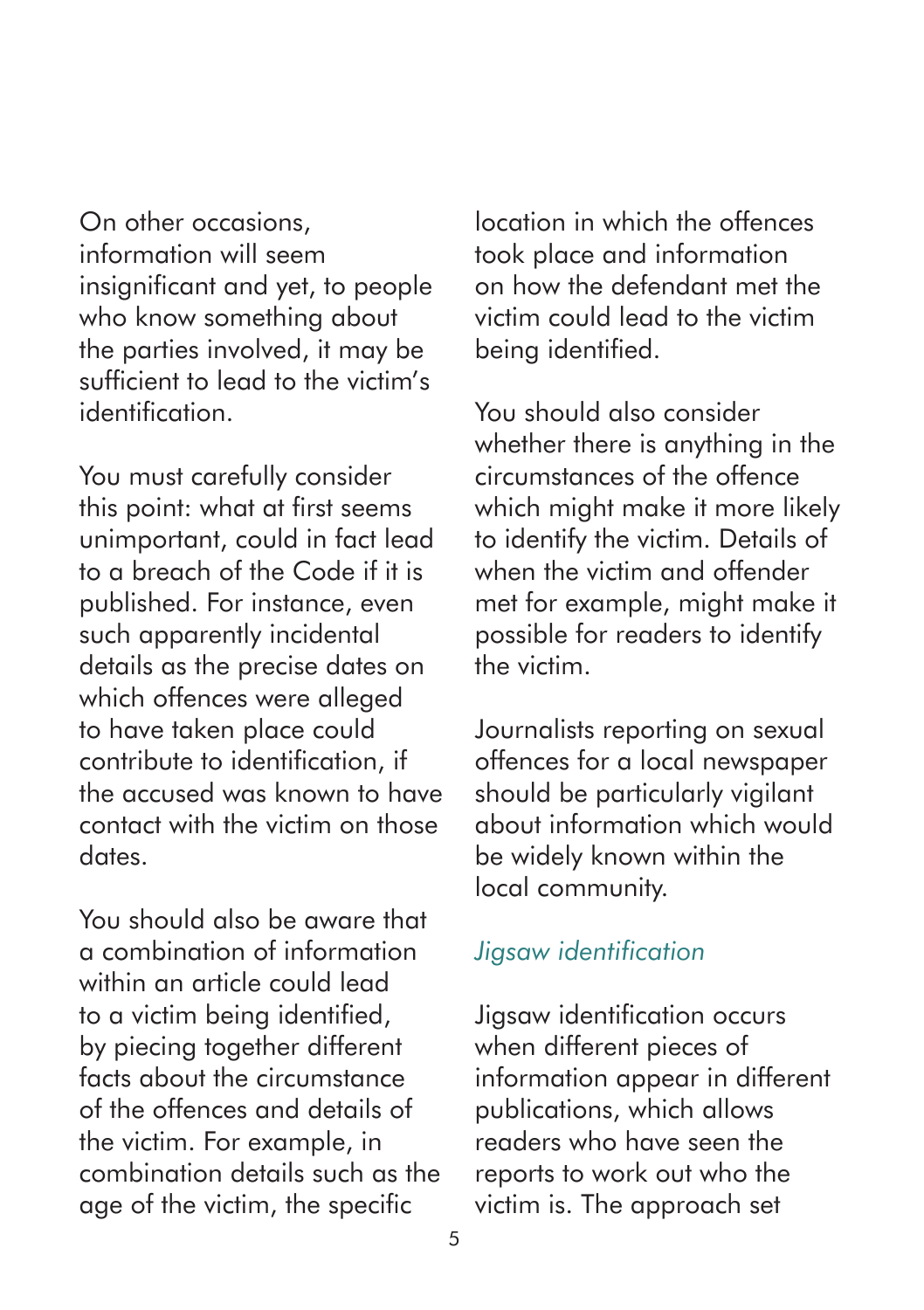out in Clause 7 of the Code is designed to reduce the risk of a jigsaw identification occurring by ensuring that all publications adopt the same format for reporting a case.

You should take all steps to make sure you and your colleagues on the newsdesk are aware of what information has already been put in the public domain by other media outlets and by your own publication in any previous reports on the case, before producing additional reporting. You may want to liaise with other media outlets to agree an approach to prevent a jigsaw identification.

Identification could happen through the combination of several seemingly minor details about the offences and/or the victim. You should carefully consider whether it is necessary to report on new details of the offences or the victim, in order to prevent an accidental identification.

### Key questions

1. What information are you including about the offence that needs to be assessed for its compliance with Clause 11? This could include, for example: a. The timing (dates/frequency) of the offences

b. The location of the offences c. How the victim and accused met

d. Demographic information about the victim (age, sex).

2. Is there anything distinctive in the information which is likely, on its own, to contribute to the identification of the victim?

3.Is there anything in the circumstances of the offence, for example the location in which the offence took place, which might make it more likely the victim could be identified?

4. Have you included any information which describes how the victim and defendant came into contact? If so, could that information identify the victim?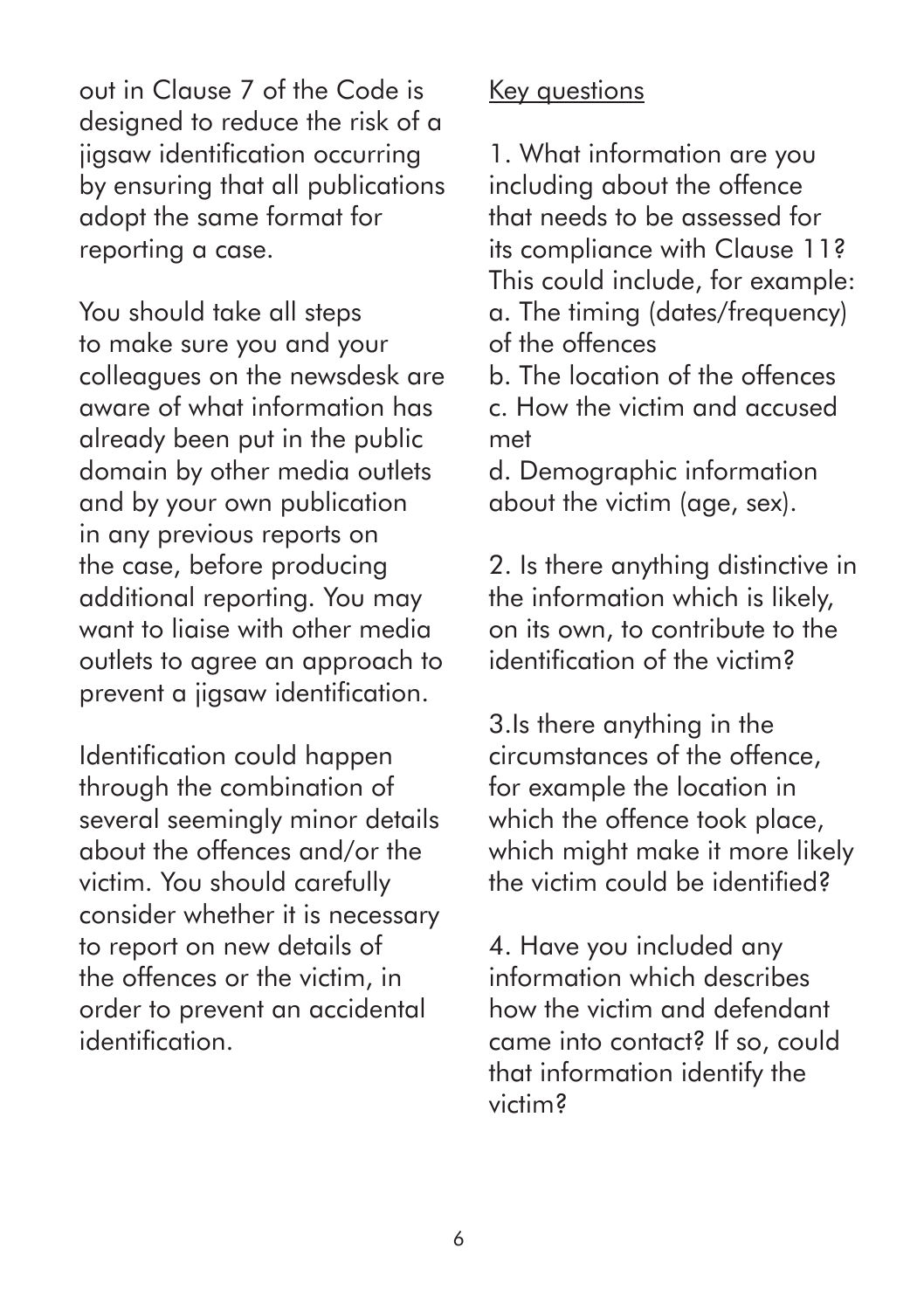5. Could a combination of pieces of information included in the article identify the victim?

6. Could a combination of information in the article and information already established in the public domain (for example, through other press coverage) identify the victim?

## 3. Publishing online

Publishing online allows journalists to engage with new audiences and raise awareness of issues. However, publishing articles about sexual offences online raises particular challenges for editors in ensuring that the victim remains unidentified.

You should carefully consider how the material you have gathered is going to be presented online to prevent the victim from being identified. This is particularly relevant to articles which may be published on social media platforms, or which may be open to reader comments.

In both situations, this may create a space in which the case is discussed, with an increased likelihood of the victim being identified. Members of the public may not be aware that they must not identify victims of sexual offences or may regard this legal requirement as unfair or trivial.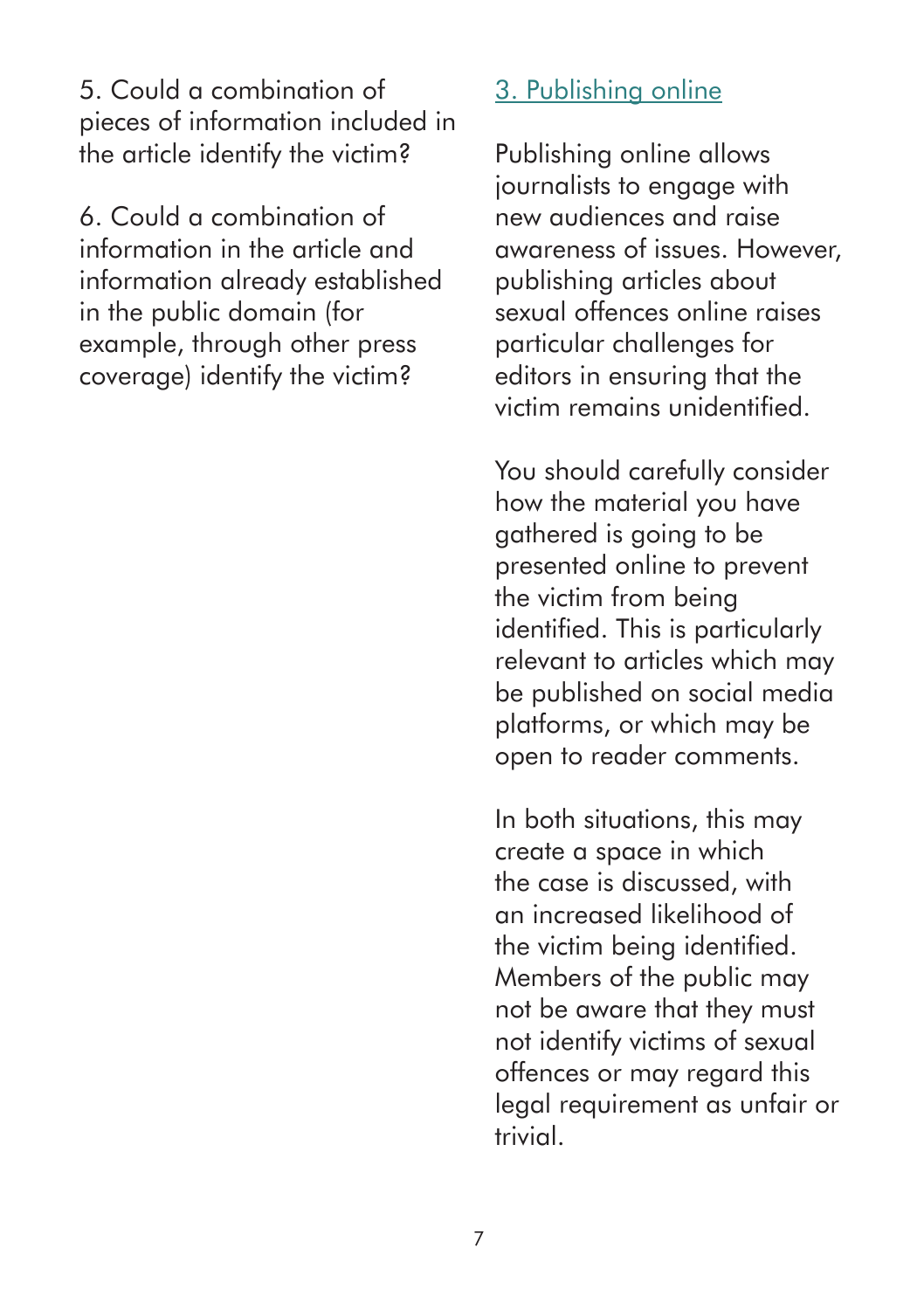IPSO recognises that editors cannot prevent the circulation of links to stories and commentary on them hosted on third party websites. However, editors are responsible for material published on websites under their control and should think carefully before publishing these stories on social media sites or with reader comments enabled.

If you are concerned about potential identification, there are a range of options:

1. Publish online and actively moderate any reader comments. 2. Publish a story online with reader comments disabled. 3. Publish a story with or without links to social media platforms.

You should also review any of the supporting information you publish online to illustrate the article, such as text messages or video, to check whether that supporting information provides any details as to the identity of the victim.

## *Contempt of court*

If you post a link on a social media platform to a report on active/ongoing criminal proceedings you have a legal duty to take reasonable care when doing so under the Contempt of Court Act 1980.

When posting links related to ongoing criminal proceedings to social media sites, you should therefore consider how best to warn social media users that they must not post related comments that may prejudice the investigation or a fair trial.

A failure to provide a warning could be cited as evidence of a lack of reasonable care should prejudicial comments by readers subsequently be posted on your story.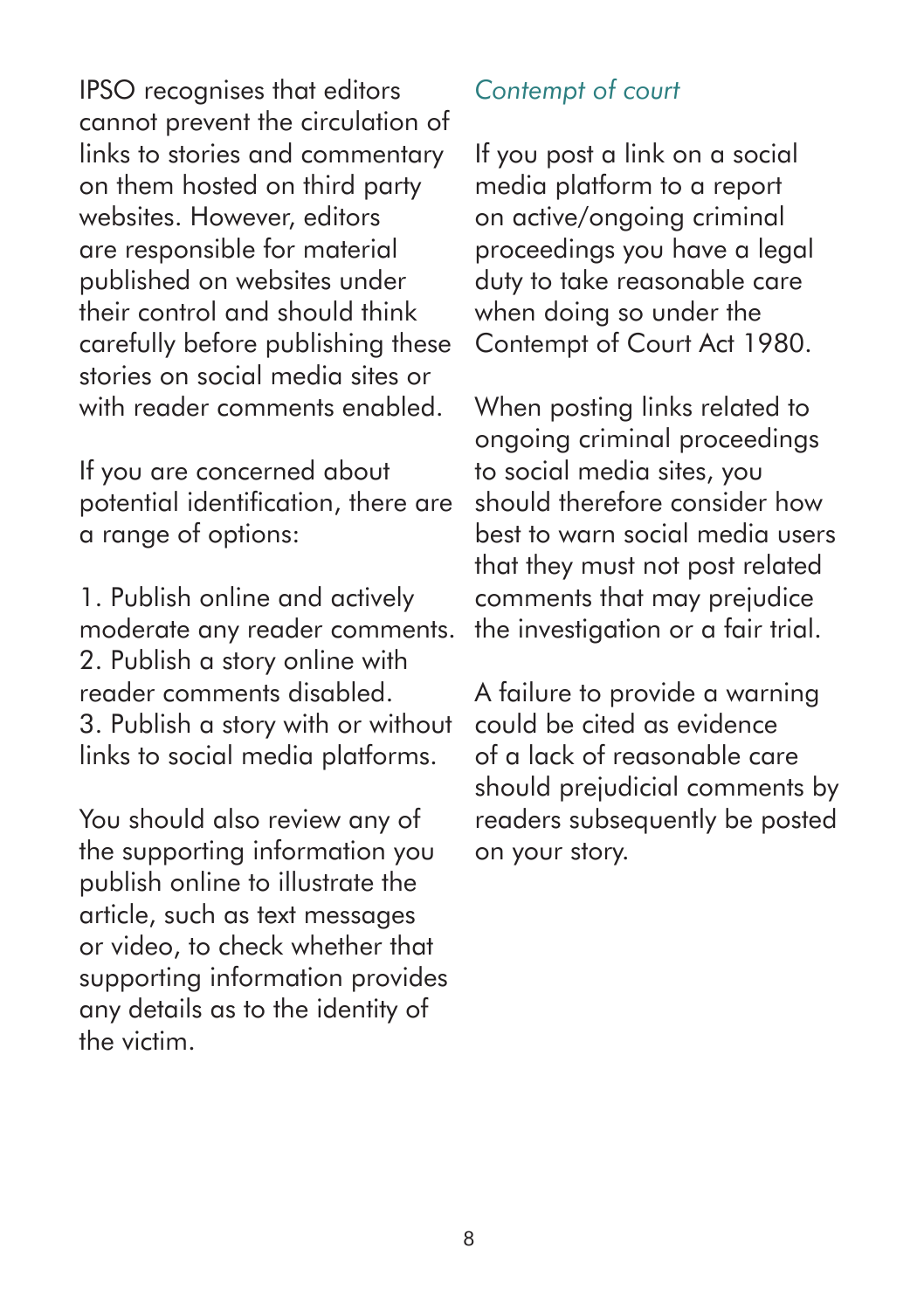### Key questions

1. Have you considered how the material will be presented online to prevent the identification of the victim?

2. What steps will you take to prevent the identification of the victim?

3. Have you communicated how material will be presented online to staff?

4. What steps have you taken to warn social media users about prejudicing and investigation or fair trial?

Any editorial decisions about how to present reporting on sexual offences should be shared with all relevant staff, to ensure a uniform approach.

## 4. Making enquiries

You may wish to approach vicitms to seek their comments - they may wish to speak about their experiences or how the crime has affected them.

Any such enquiries must be made with care to prevent the unjustified disclosure of the victim's identity. You should also take into account the sensitivity of the circumstances.

#### Key questions

1. How will you prevent the identification of a victim when making enquiries?

2. What steps will you take to avoid the unjustified disclosure of a victim's identity?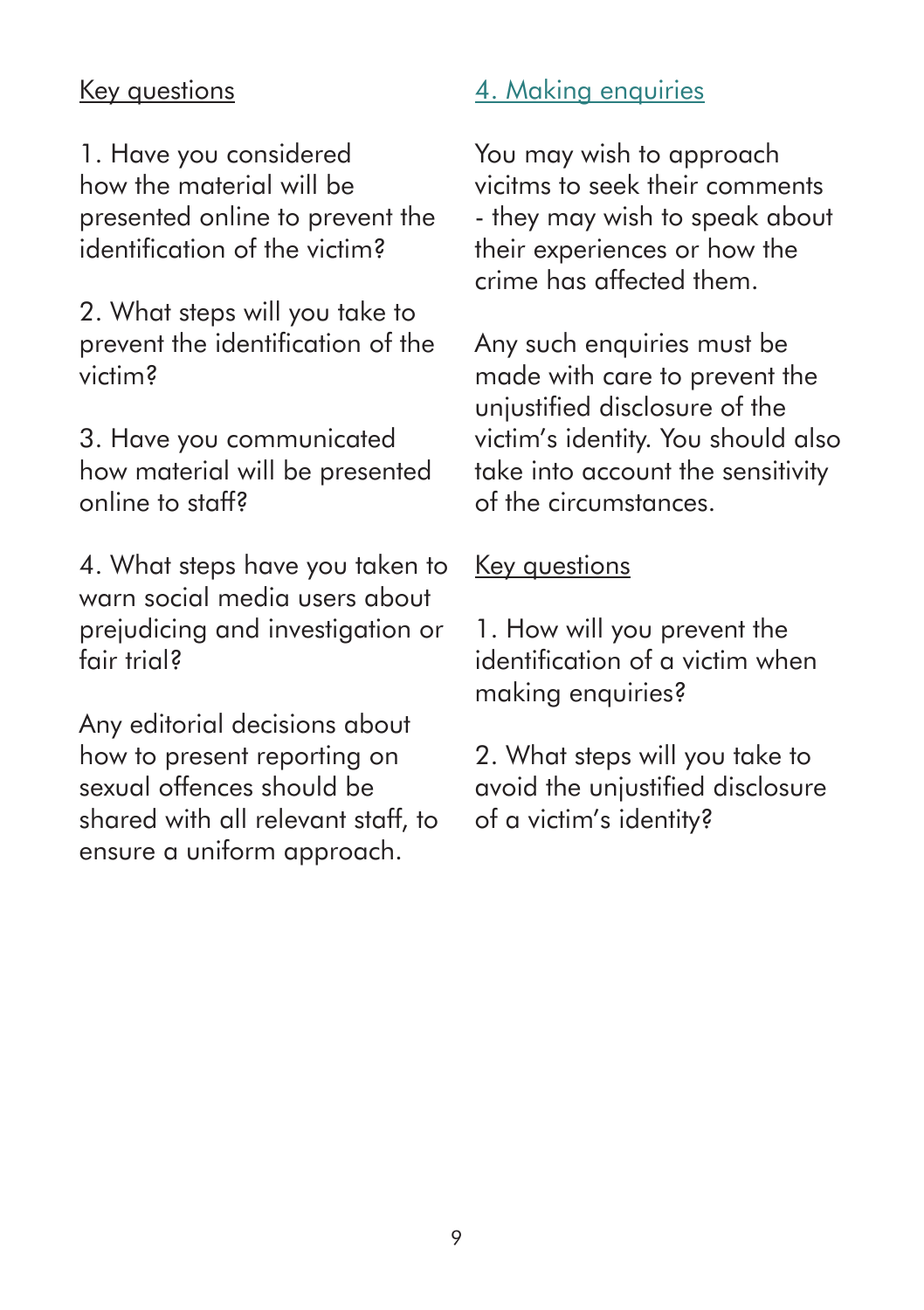## 5. Cases involving children

You must not identify child victims or witnesses involved in sexual offences cases even if you are legally free to do so. There is a public interest exemption to this.

The Code specifies additional protections for a child who is the victim of an offence. These are particularly relevant given the danger that the offences reported on may be incest, significantly increasing risk of identifcation.

Clause 7.2 of the Code says that in any report of a case involving a sexual offence against a child:

i. The child must not be identified.

ii. The adult may be identified. iii. The word "incest" must not be used where a child victim might be identified. iv. Care must be taken that nothing in the report implies the relationship between the accused and the child.

This means that all publications follow the same approach

from the first time a case is written about, extending extra protection against identification.

Even so, you must take exceptional care that there is no reference which might identify a victim, particularly in cases of familial connection. The Code sets a very high test – that 'nothing' should imply the relationship between the victim and the accused.

Before publishing a report, you should review all information to assess whether or not it implies any relationship. Examples include the location in which the offences took place (e.g. the family home) or dates or times (if they imply regular contact).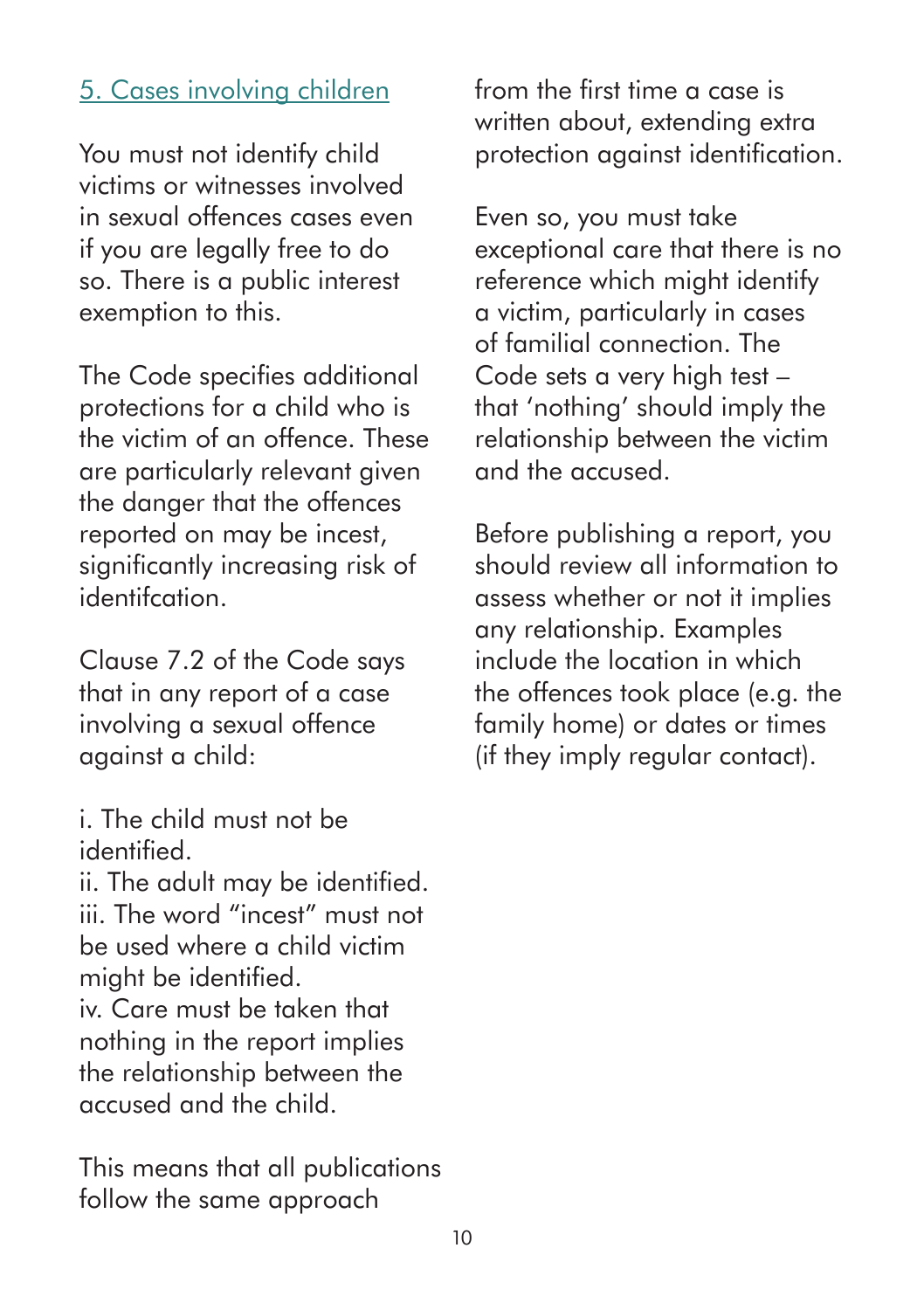### *The public interest*

There is a public interest exception to Clause 7. In order to identify a child as a victim, witness or defendant, editors would need to be legally free to do so and would need to demonstrate an exceptional public interest for naming the child.

IPSO has not yet considered a complaint which tests the public interest on this clause and editors would be strongly encouraged to contact us for pre-publication advice in these circumstances and to take legal advice.

#### Key questions

1. What information are you including about the offence that needs to be assessed for its compliance with Clause 7? This could include, for example:

a. The timing (dates/frequency) of the offences

b. The location of the offences c. How the victim and accused met

d. Demographic information about the victim (age, sex)

2. Could a combination of pieces of information included in the article identify the victim?

3. Could a combination of information in the article and information already established in the public domain (for example, through other press coverage) identify the victim?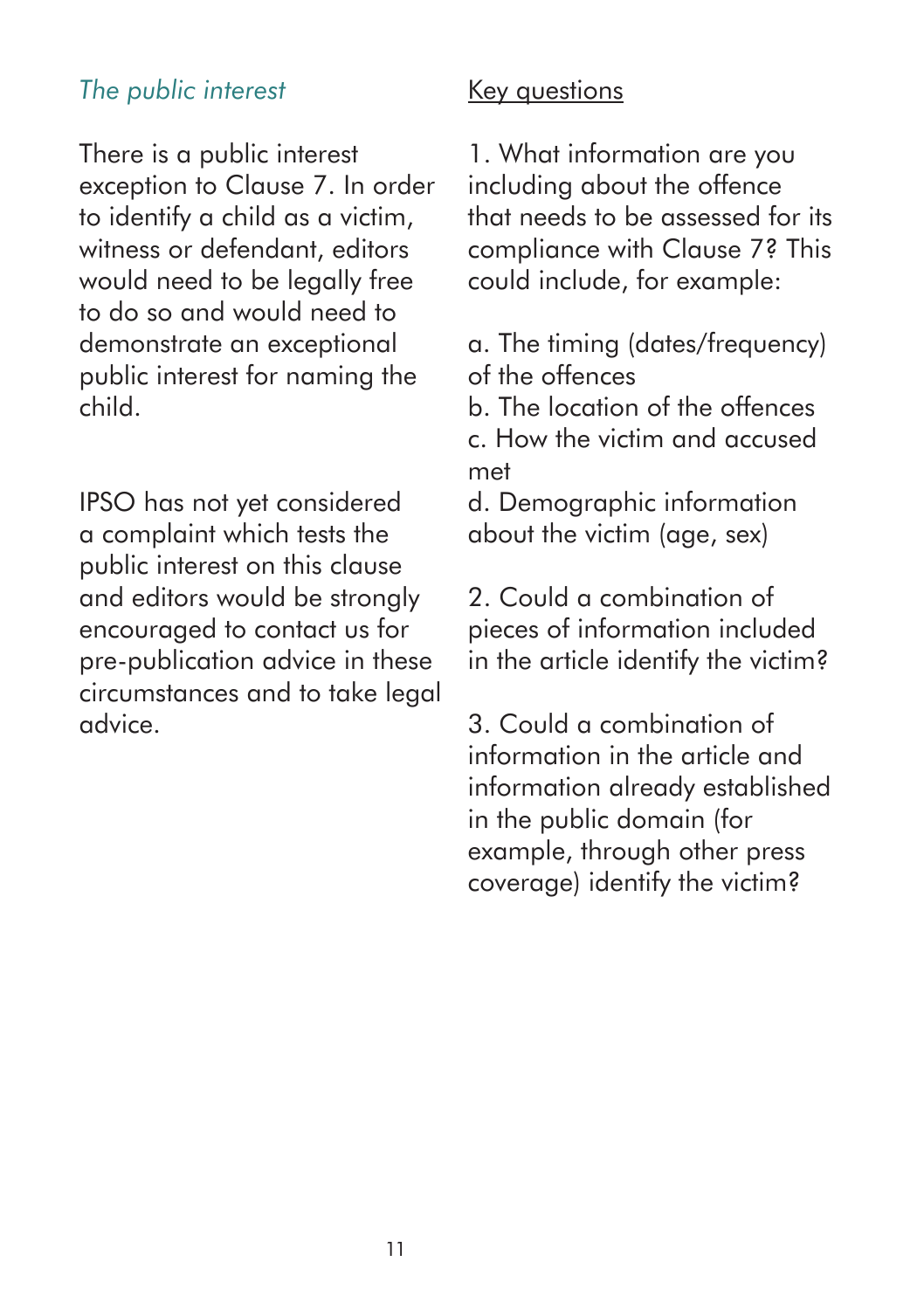# Waiving the right to anonimity

In certain circumstances, magistrates or the trial judge may lift the automatic rule of anonymity. In addition, victims themselves can choose to waive their right to anonymity if aged 16 years or over, without the consent of the court. Under the law no victim or alleged victim of a sexual offence who is under the age of 16 can waive his or her anonymity, and it also cannot be waived on his or her behalf by a parent or guardian.

If a victim agrees to be identified, you must have the victim's consent to be identified in writing. You should not pressurise a victim to give their consent. It is good practice to check that a victim still consents to be named, if the consent was given some time prior to the publication of the article.

An interviewee may choose to speak about their experience as a survivor of sexual assault, as part of a broader interview. In those cases, journalists should still seek written consent from the interviewee in order to

publish information about their sexual assault.

#### Key questions

1. Has the victim (if over 16) waived their right to anonymity?

2. If so, do you have their consent in writing?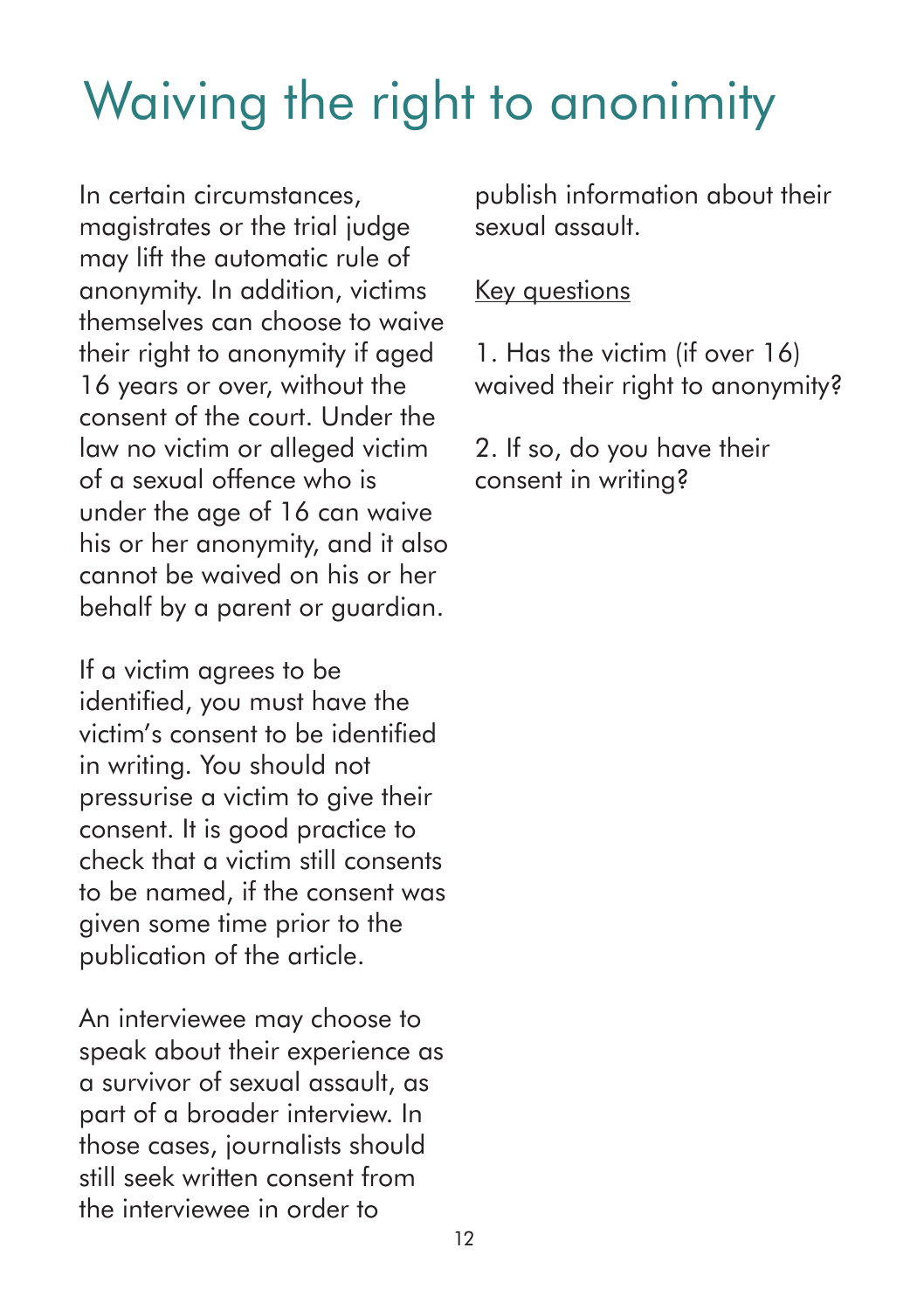## Further considerations

#### **Language**

The Editors' Code does not set out the language which must be used to describe sexual offences. However, when reporting on sexual offences, journalists are reporting on extremely sensitive and personal matters.

Editors and journalists should not lose sight of the fact that victims will often be in a particularly vulnerable position.

Care should be taken not to choose terminology which sensationalises the offences, apportions blame or implies that the victims consented to the sexual act.

## Additional support when interviewing vicitms of sexual offences

If you are interviewing a victim, you should consider the impact of the interview on the victim and what support you will make available to them. This could include letting the victim choose the location for the interview, or signposting the victim to appropriate additional support.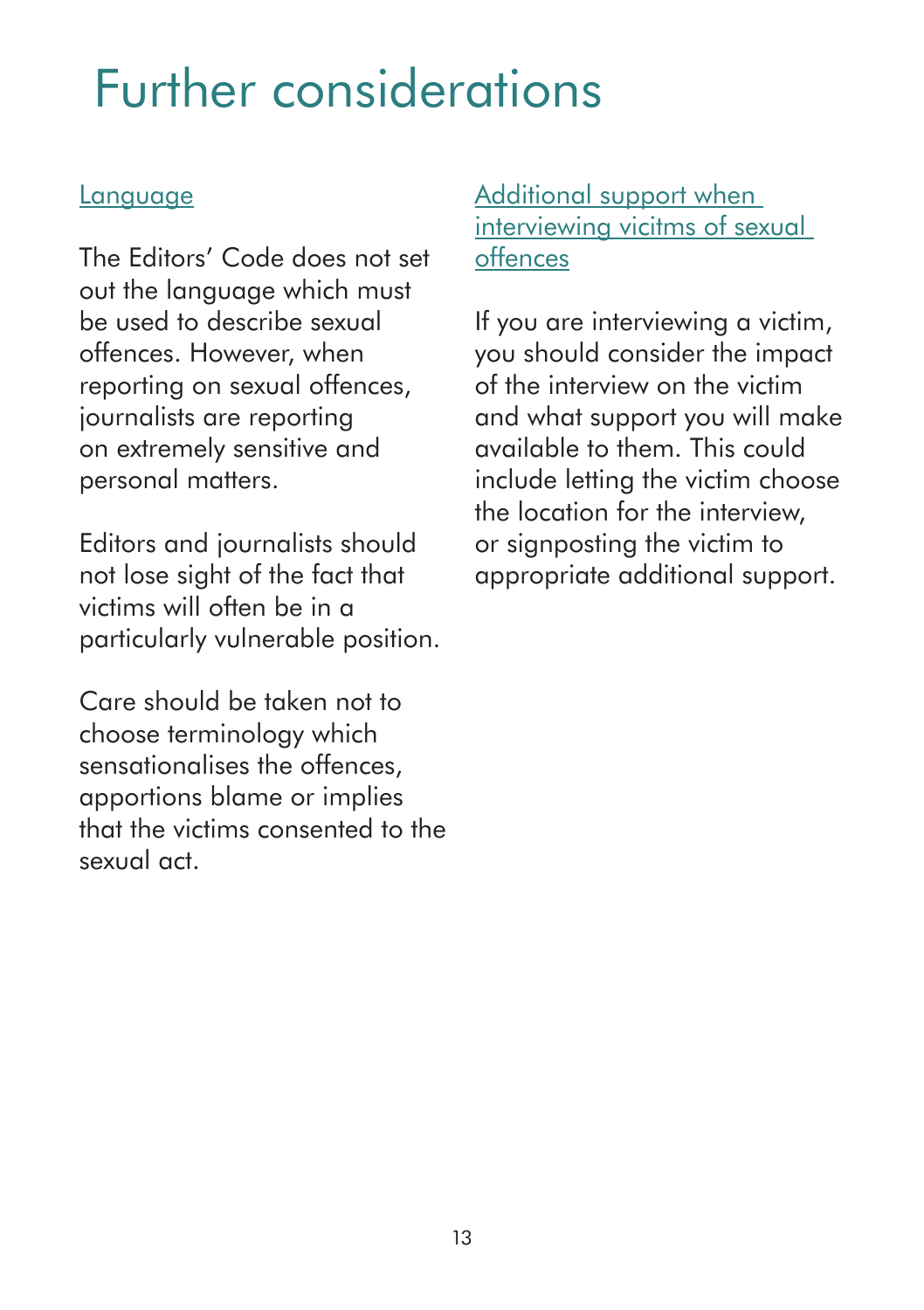## Relevent complaints

### A man v The Gazette (Paisley) & others

IPSO upheld a complaint against The Gazette (Paisley) after it published information which was likely to contribute to the identification of a victim of sexual offences, in relation to articles reporting on court hearings.

The first article reported that an individual had pleaded guilty to sex offences against a child. It reported the age of the victim when the offences began, and the time period over which the offences took place, by reference to the month and year. It reported the circumstances in which the defendant had come into contact with the victim, with reference to a specific day of the week. The second article reported that the individual had been given a jail sentence for the offences; it reported the period over which the offences occurred, by reference to the month and year, and also made reference to the

circumstances in which the offences took place, although in less detail than the first article. The second article contained an image of the defendant and his spouse, outside of court. Both articles reported the current age of the victim and elements of what the court was told had been the defendant's comments on the offences.

The Committee considered that the details the articles contained about the circumstances in which the defendant committed the offences against the victim were of the kind that would be known within the victim's community. When reported alongside the time frame of the offences, and the age of the victim, these details represented material which was likely to contribute to the identification of the victim. The complaint was therefore upheld as a breach of Clause 11.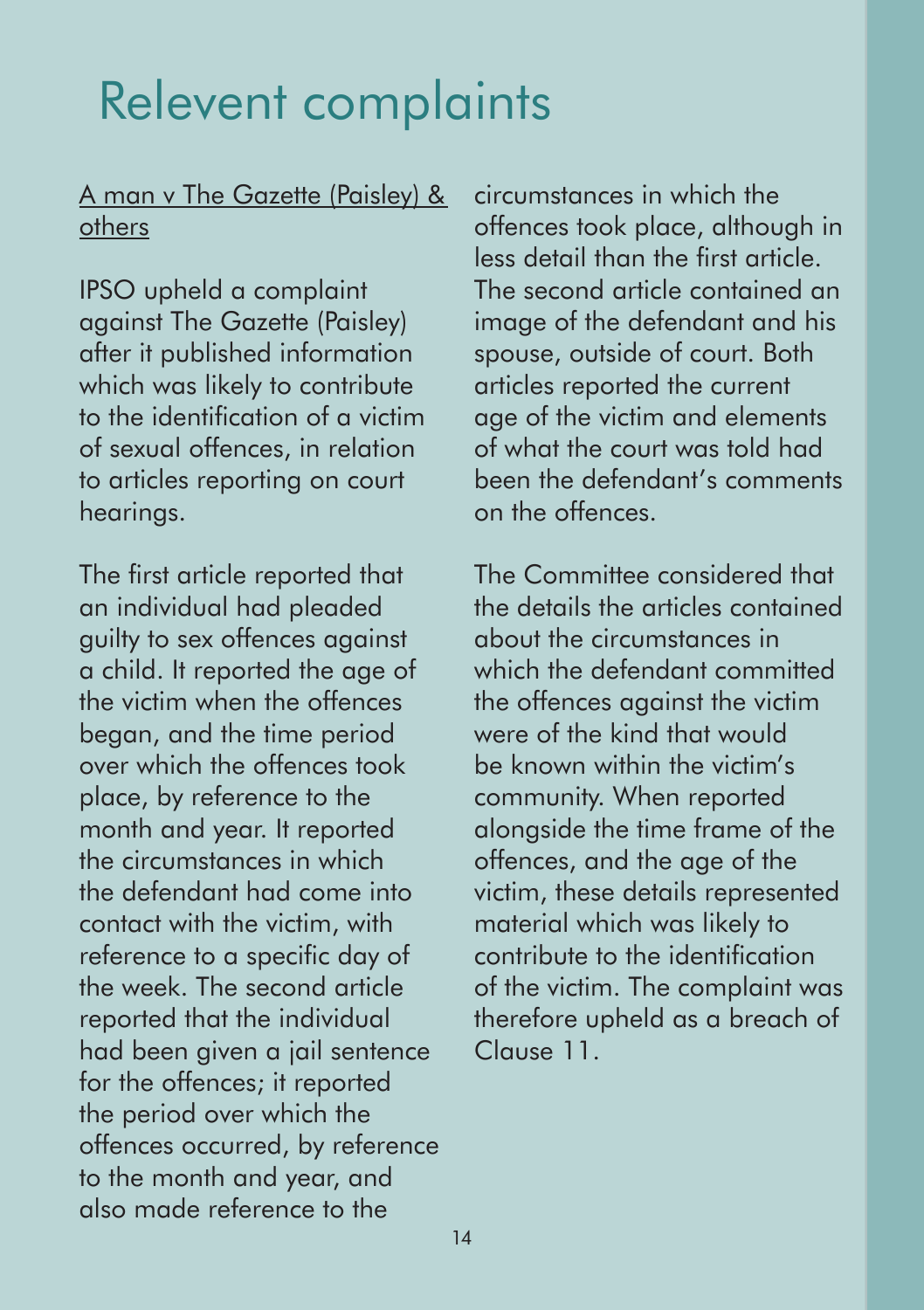#### Warwickshire Police v Daily Mail

Victims of sexual offences are granted anonymity both in law and under the Code, in any reports of a criminal trial for sexual offences. However, they will not generally remain anonymous within court proceedings themselves and so journalists who are attending court, as part of their crucial role in ensuring open justice, will have access to victims' identities. In some instances it is appropriate and justified, to seek comment from the victims: they may wish to speak about their experiences and the impact of the crimes. However, contacts must be made with regard for the extreme sensitivity of the circumstances, taking care not to disclose information to third parties without consent.

Warwickshire Police complained about the conduct of a journalist working on behalf of the Daily Mail after allegations that the journalist's enquiries had identified three individuals as victims of sexual assault and intruded into their privacy. The journalist had attended the

home of a friend of two of the victims and told them he was looking for named individuals involved in a high profile case. The journalist had also approached the homes of the victims' parents asking to speak to them.

The reporter had identified a well-known, local criminal case and said that he was looking for named individuals who had been "involved in the case". Existing reports had explained the nature and location of the crimes and the profile of the victims. In this context, to identify the complainants by name as "involved in the case" made clear that they were, or were likely to be, victims, particularly given they fitted the general descriptions of the victims previously reported. They had been identified to their parents, as a result of the enquiries.

Their involvement in the case as potential victims was extremely sensitive and the three individuals involved had a reasonable expectation of privacy. The complaint was upheld as a breach of Clause 2.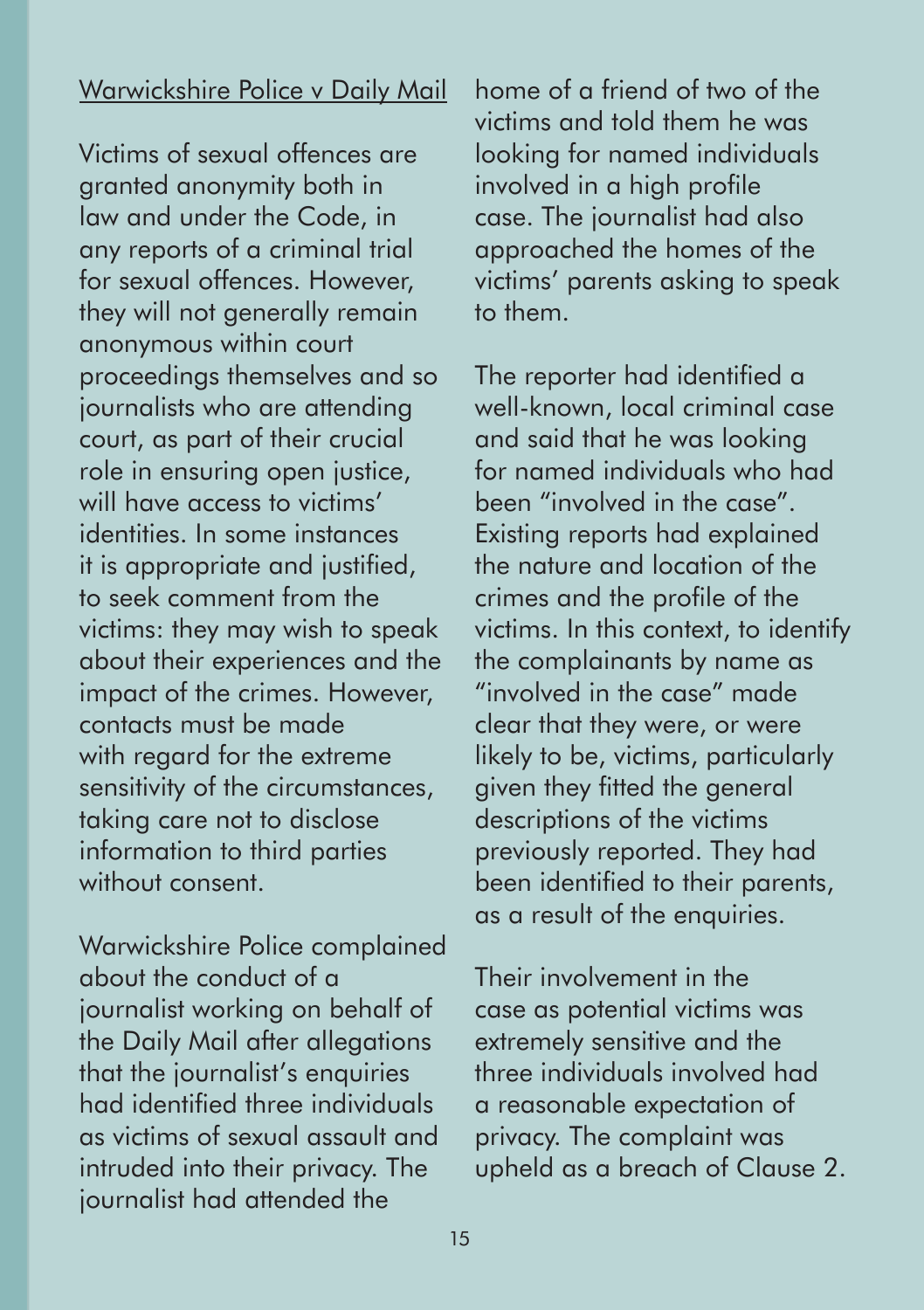#### A man v Daily Record

Editors can only identify a victim of sexual offences if they are legally able to do so and have adequate justification (or if the victim has given their consent).

In Scotland, there is no specific provision which grants automatic anonymity to victims, or alleged victims, of sexual assault in cases tried under Scottish law but a judge has the power to make an order granting anonymity.

The article reported that a defendant had been found not guilty of an allegation of sexual assault. The alleged offence took place in Scotland, and the trial also took place there. The alleged victim was named in the report and the judge did not make an order granting anonymity.

In these circumstances, the newspaper was legally free to publish the complainant's name.

However, the Code sets out a more stringent test than the law in that, regardless of the legal

position, publications may not name victims of sexual assault unless there is "adequate justification" to do so.

The newspaper argued that it was clear from remarks made by the sheriff that the alleged offence should never have been classed as a sexual assault.

However, the case had been taken forward to trial by the prosecuting authorities, and there was no finding that the complainant had acted improperly in making the accusation. Criticism of the decision to prosecute was insufficient to justify identification of the victim. The newspaper breached Clause 11.